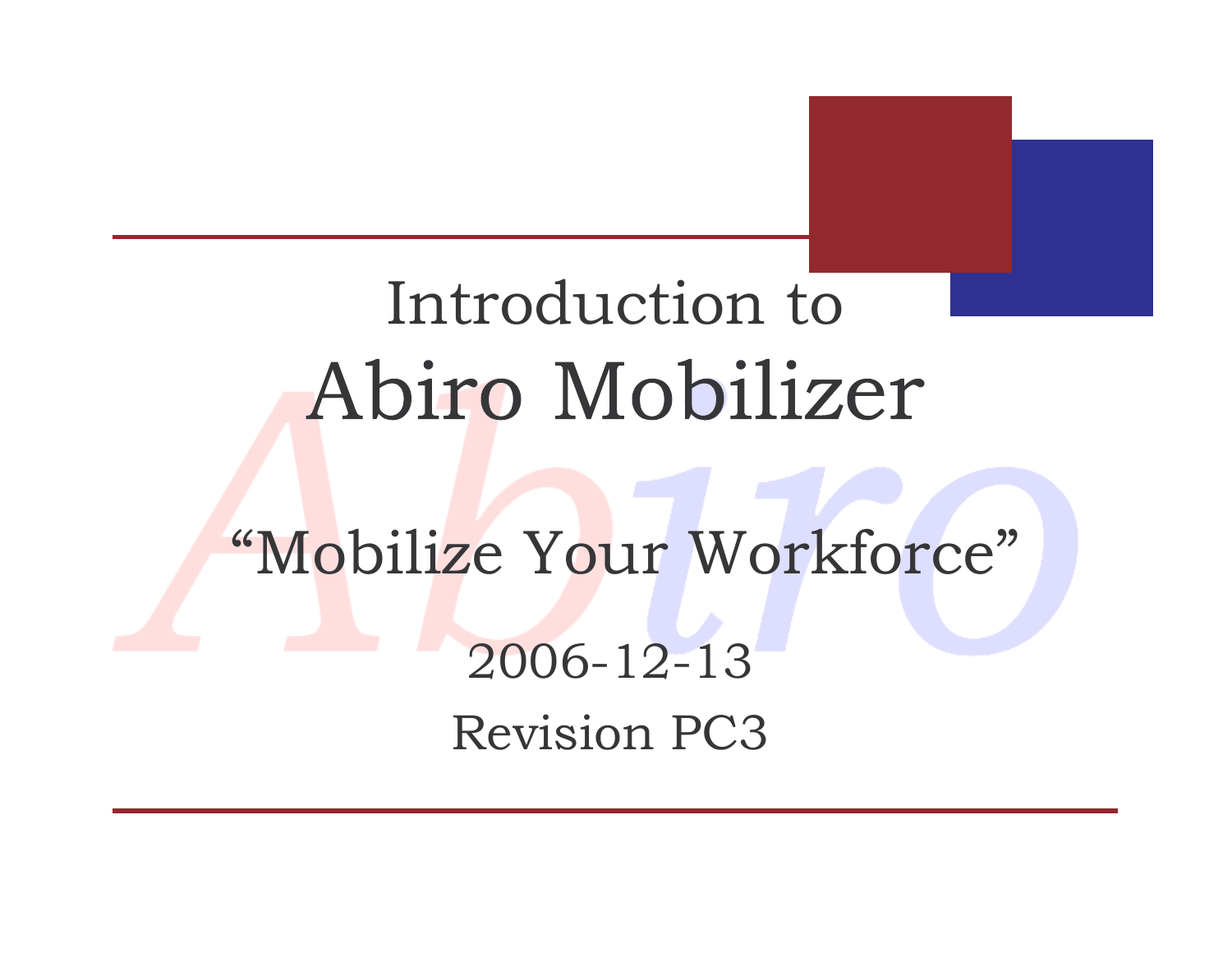#### Abiro Mobilizer Cisco, October 2006

#### "Today, by some estimates, 70 percent of all employees work off-site at least part of the time"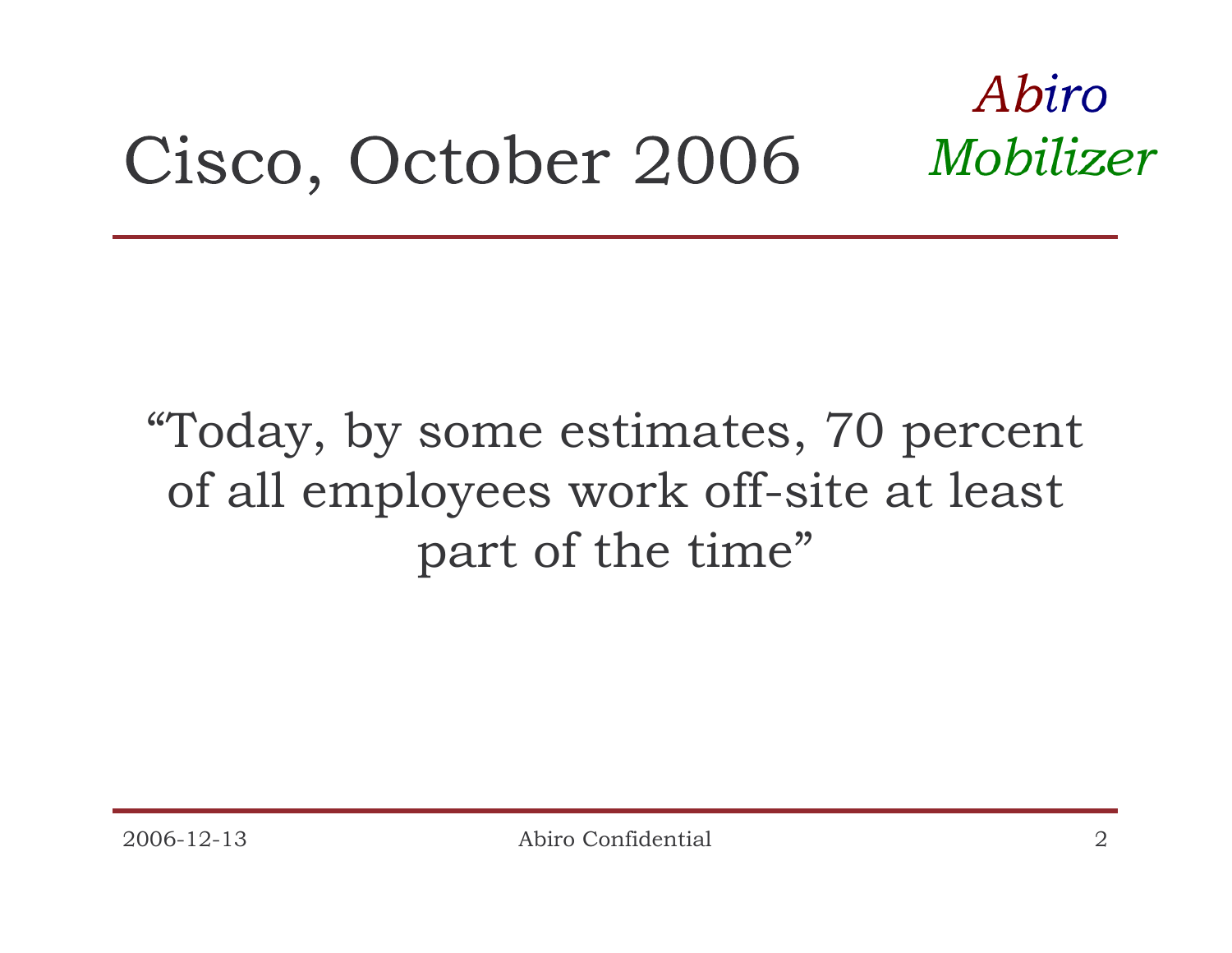## **Business Concept**



Abiro Mobilizer...

- ... defines, develops and customizes fully tested mobile applications and service adaptations in close cooperation with customers, that are supported and maintained throughout their lifecycle
- ... adds value to corporate application providers and individual corporations by enabling existing and new services to be accessed via mobile phones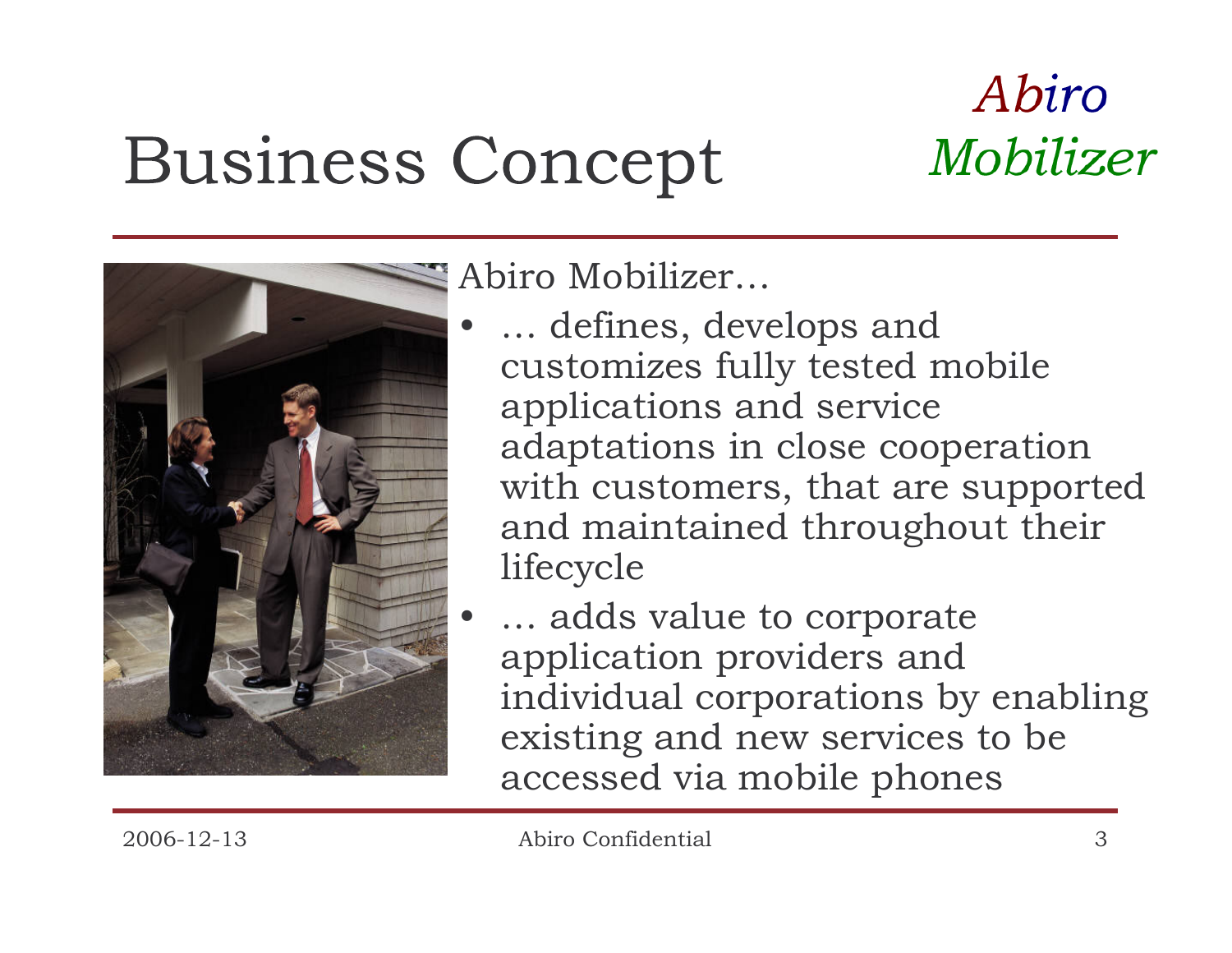# Timely and Reliable Communication



Flow of information and instructions



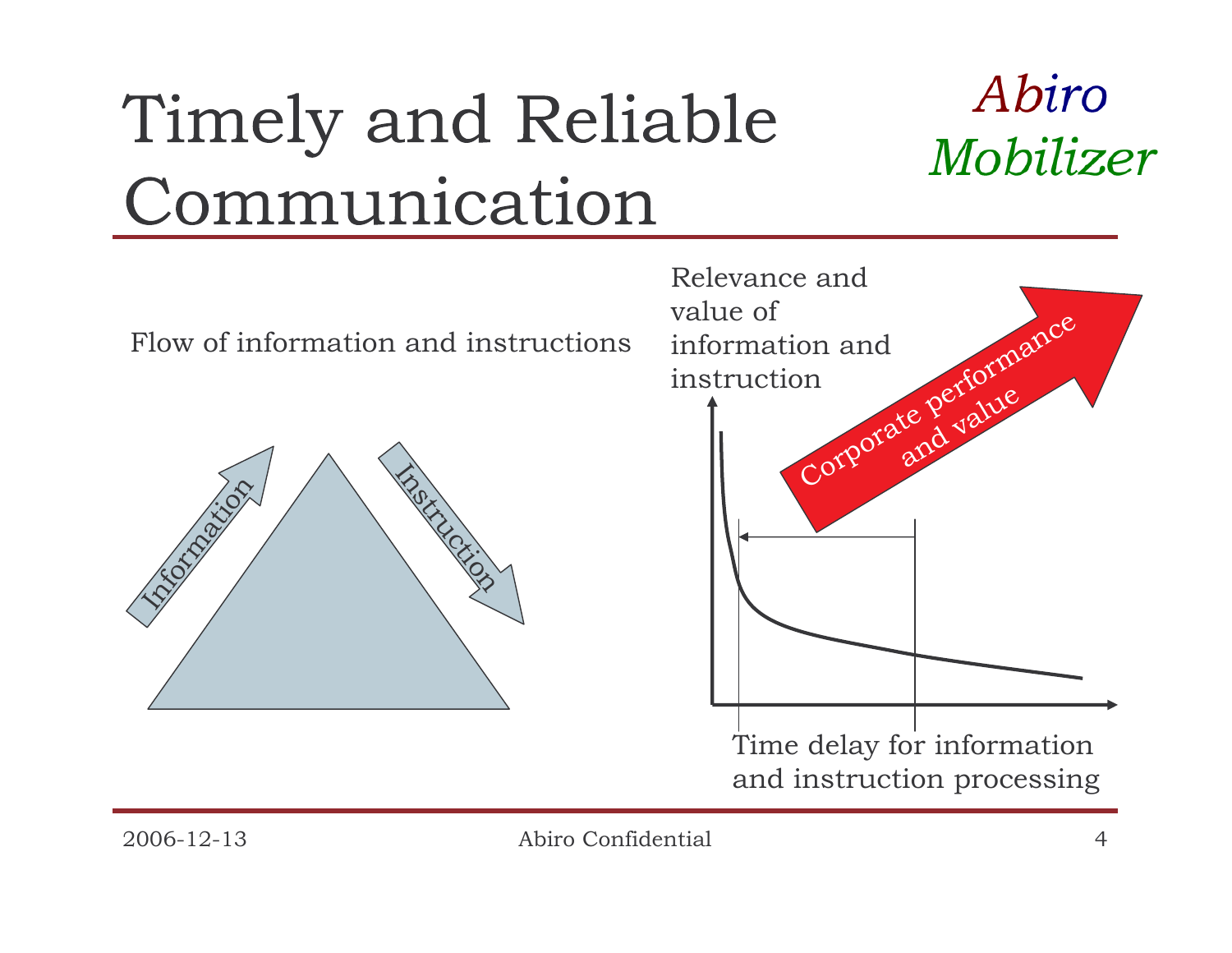## **Examples of** Customers/Users

### Abiro Mobilizer

- Criteria
	- Where the one performing the work is away from the place of management, and/or on constant move
	- Work involving a high frequency of reporting (either way), with a great need for accuracy, and/or where reporting lead times need to be kept short (minutes)
- Professions (examples)
	- •Fleet management
	- Equipment maintenance
	- •Security
	- •Taxi / Limo services
- •Sales
- •Technical support
- •Consulting
- •Legal services
- Medical / Healthcare (visiting) Insurance / Claims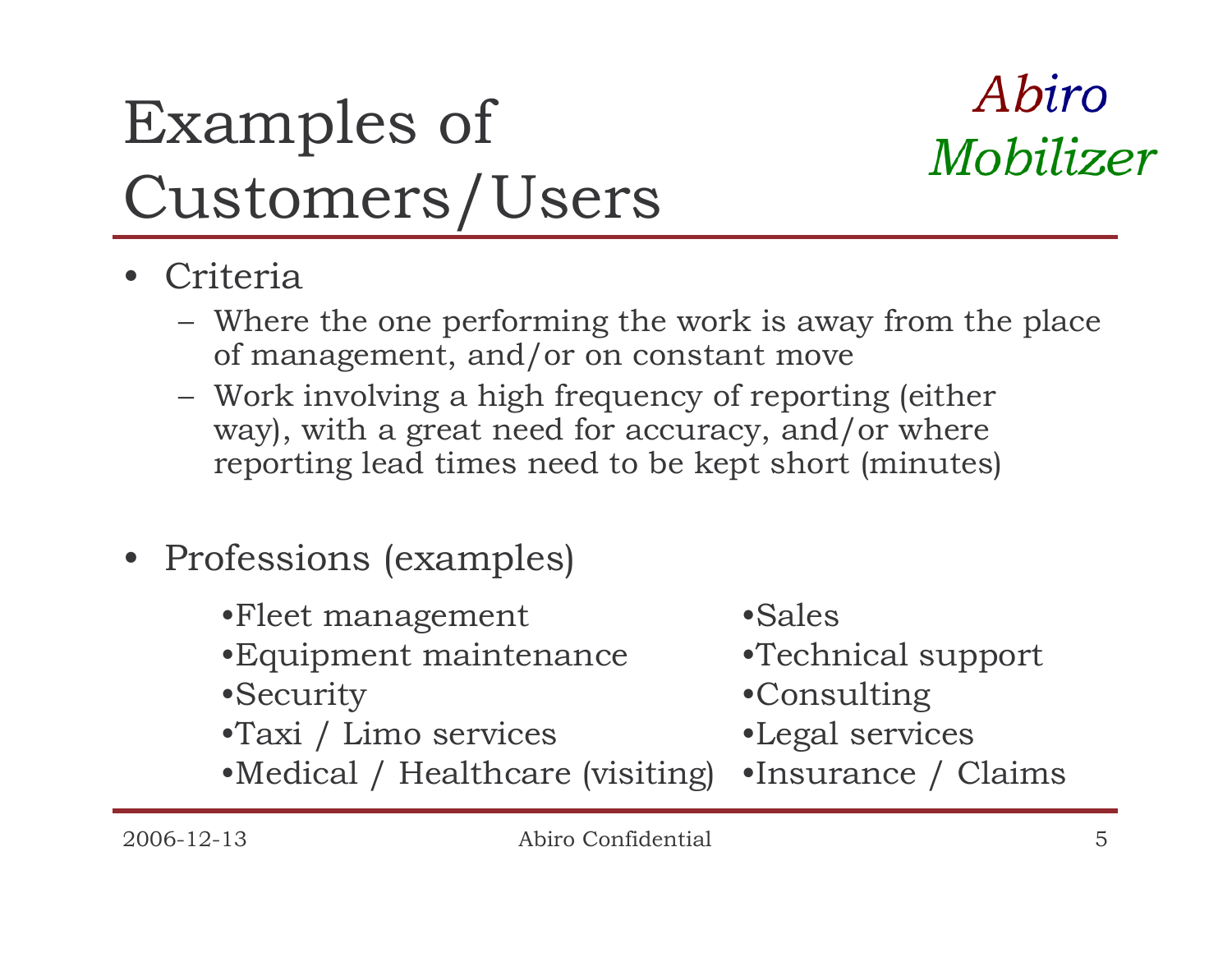## **Examples of** Mobilized Services

- Time and travel reporting
- Project followup
- Work assignment
- Equipment / network monitoring
- Surveillance (cameras, locks, alarms etc)
- Logistics (barcode scanning, inventory etc)
- Corporate messaging



Abiro

Mobilizer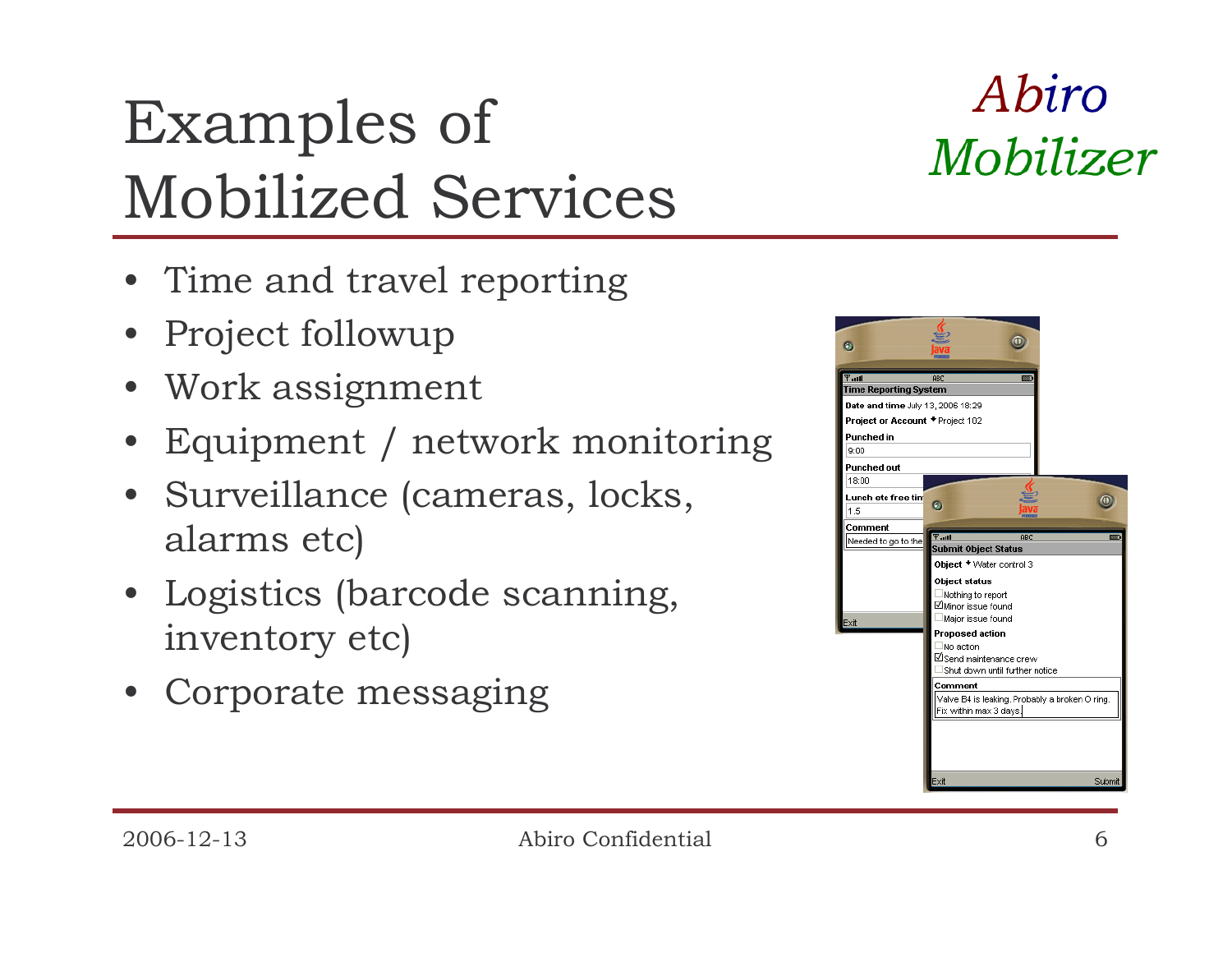# Benefits 1(2)

- Increases employee effectivity, and provides convenience to employees, by enabling access to corporate services from mobile phones
	- By using mobile phones workers get immediate, on-line, real-time access to corporate services from any location
	- This lowers time spent on paper work, decreases lead time for reporting, simplifies central statistics collection and follow-ups, and increases information transfer reliability (both ways)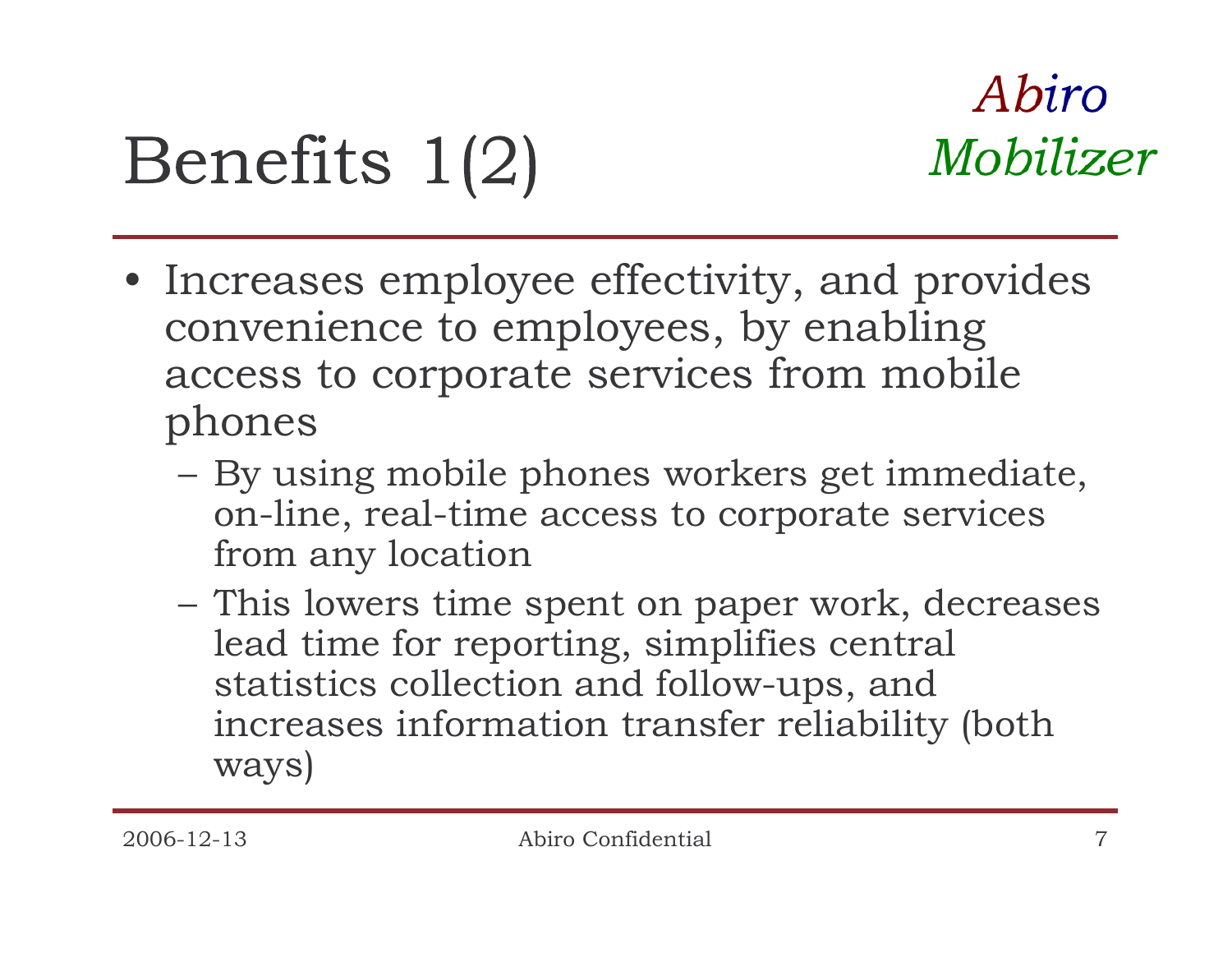## Benefits 2(2)

- Mobile phone applications enable access to the broad range of features in mobile phones, adding functionality to your services
	- E.g. interactive forms, vector graphics, voice recording, camera (photos and video), media playing, positioning etc
- Easy to align the mobile user interface and functionality with your services, via overthe-air upgrades of mobile applications or by updating the phone browser adaptations in the service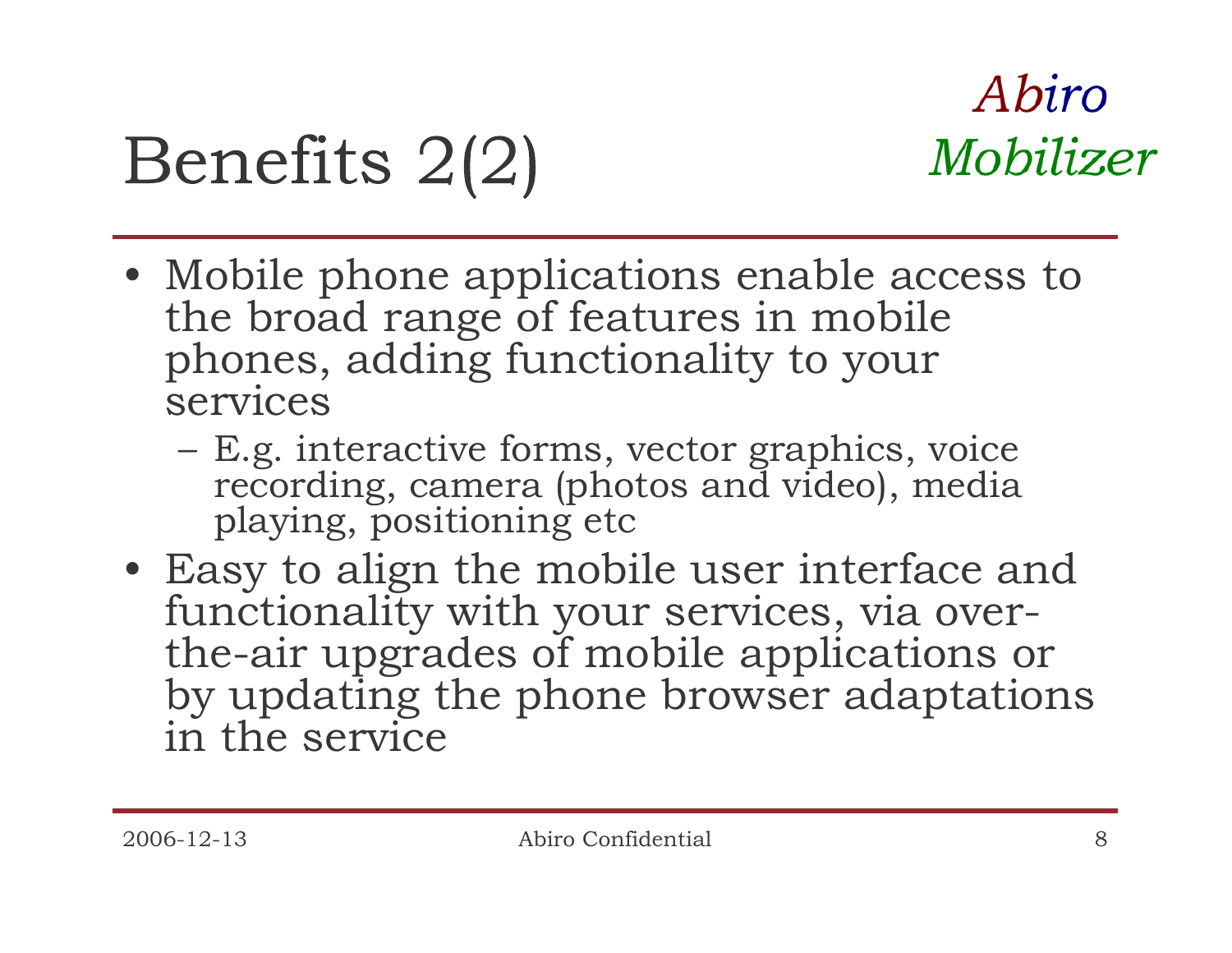## Know-how

#### Abiro Mobilizer



- The user needs (interaction, usability, functionality)
- The applicable mobile phone application platforms
- Development of mobile phone applications and mobile adaptations of services
- Optimization of the communication between mobile phones and services
- Testing and certification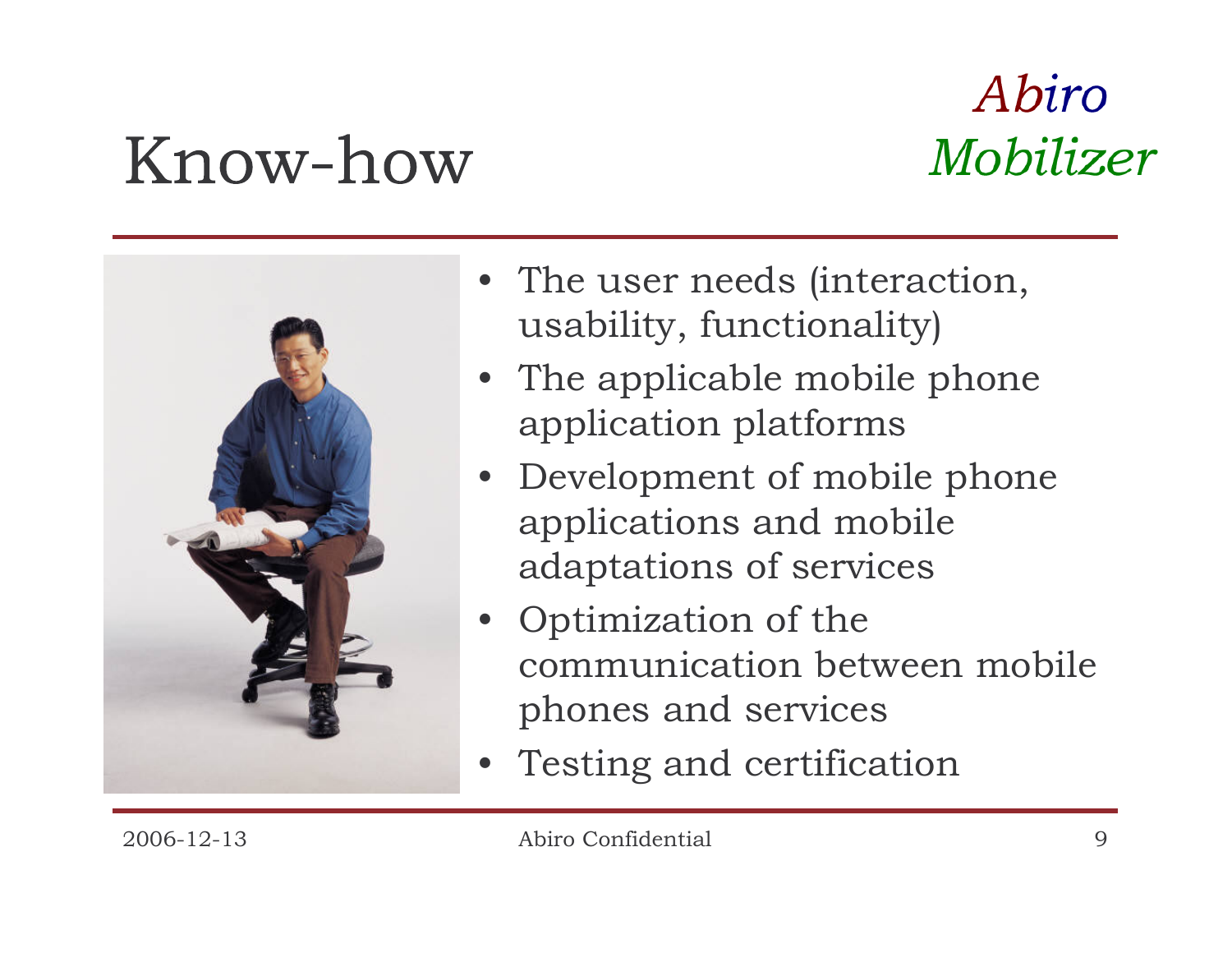### **Competitive Advantages**



- Born and bred in the mobile telecom industry
- In-depth knowledge about the technical aspects of realization of mobile applications and services
- Extensive local and international business network
- Ability to set up projects in the most efficient and value creating way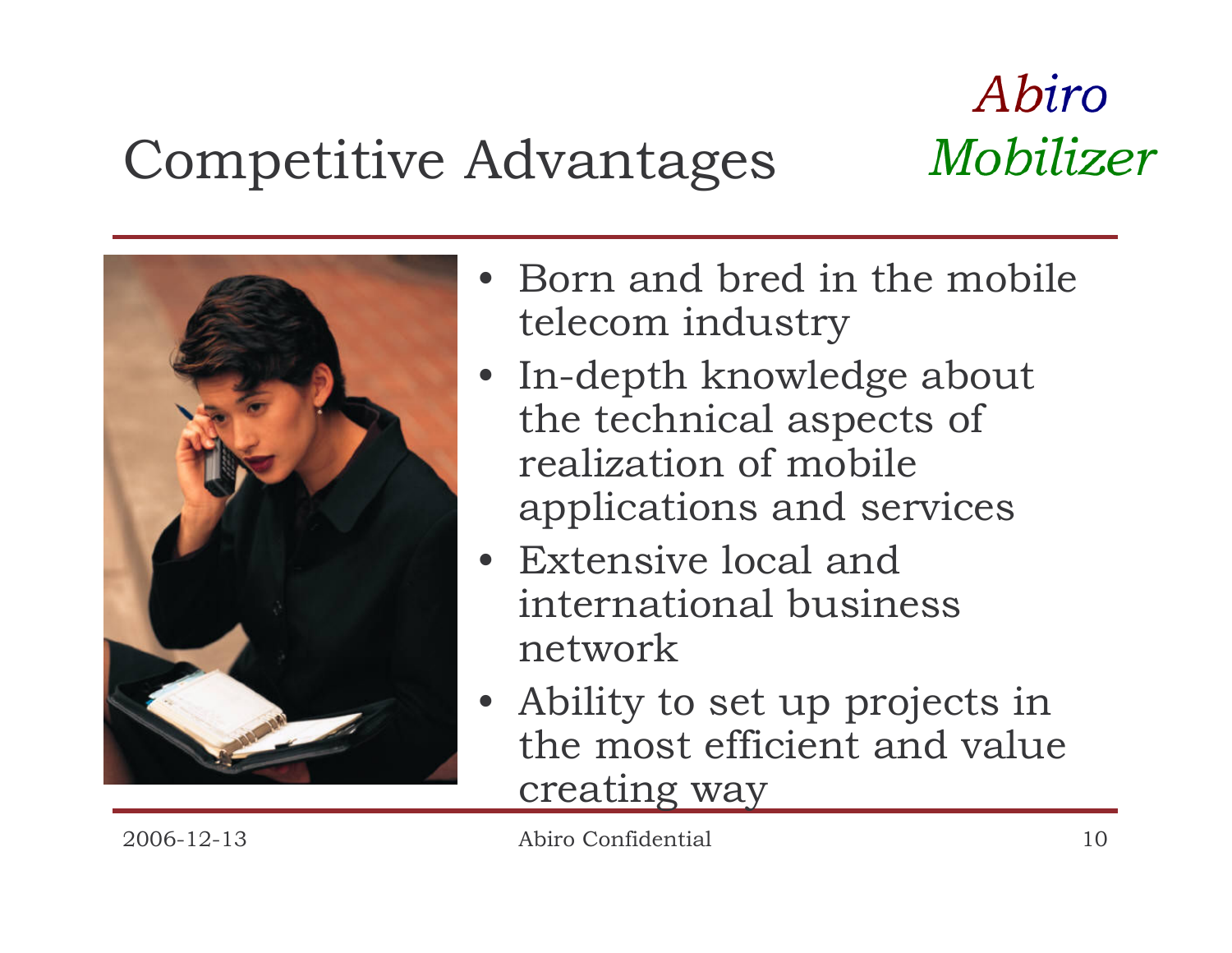### Java - The Major Platform for Mobile Applications





- Estimated to be about 1.5 billion Java enabled phones on the market today
	- Growing rapidly
		- most new phones are Java enabled
		- Also supported by most smartphones
	- Closest alternative is Symbian OS with 100M
- Freedom to choose the most suitable phone type
- Short time-to-market and rapid evolution steps
- Convenient distribution and upgrading of  $\bullet$ applications via the mobile network
- Provides access to local phone functionality, like camera etc.
- Possible to provide both on-line and off-line  $\bullet$ functionality, e.g. for information reporting
- Sun: "The Java ME platform is the most  $\bullet$ pervasive mobile technology across the globe, and is deployed by over 180 operators<br>worldwide on over 1.5 Billion handsets."